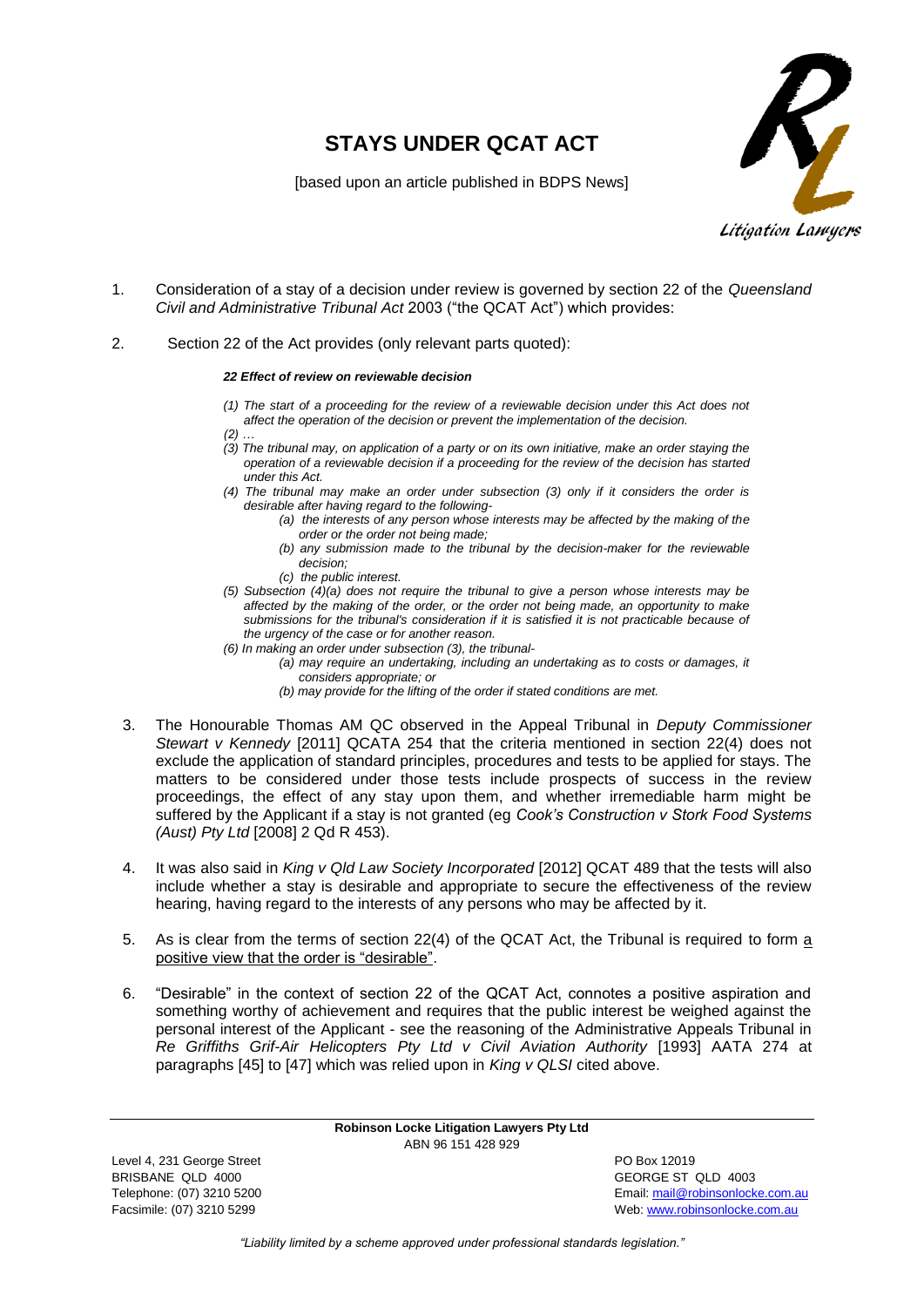- 7. As to the requirement of this Tribunal to have regard to "*the interests of any person whose interests may be affected by the making of the order or the order not being made*", it is appropriate in identifying such interests and such persons for the Tribunal to consider the statutory and factual context in which the decision under review was made and the nature and effect of the decision.
- 8. Therefore, the nature of the decision under review and the purpose of the section pursuant to which it was made are relevant.
- 9. As an administrative review is for QCAT to consider the decision afresh by way of hearing de novo, except in an extreme case, it is not possible on a stay application to determine the correctness or otherwise of the original decision.
- 10. Whether or not a stay is desirable, is based upon the Tribunal's impression of what is desirable on an interim basis based upon the evidence adduced.
- 11. Having said the above, a case from the CCT which provides some useful guidance in the context of a licence cancellation is *Evans v QBSA* [2007] QCCTB 124 in which the Member Mr B Butler AM SC stated:
	- *"18 The power to order a stay under s.103 is required to be exercised subject to the provisions of the QBSA Act.*
	- *19 In my view, it follows that the public interest in ensuring the maintenance of proper standards in the building industry and in a reasonable balance being achieved between the interests of contractors and consumers must also be taken into account in the exercise of the discretion to stay a decision."*
- 12. After discussion of the issues in dispute, he said further:
	- *"35. It is unnecessary for me to resolve these factual issues on the interim application but I am persuaded there is a serious question for determination.*
	- *36. The plaintiff would undoubtedly suffer substantial hardship if no stay were granted. His livelihood is dependent upon his retention of his building inspector's licence. The continued viability of the building projects he is currently supervising may also be jeopardised should he not be able to continue.*
	- *37. Against the detriment to the applicant must be balanced the public interest in protecting builders and consumers. The Authority has argued that it is important the applicant not be able to offer his services to supervise building work if that may eventuate in breaches of the Act.*
	- *38. My task in striking the balance of convenience is significantly eased by the undertakings offered by the applicant. In brief, he has undertaken not to act as supervisor for other than two companies, …, until the matter is finally determined. He is already the director of one company and expects to soon be appointed a director of the other.*
	- *39. In the course of the hearing I was also advised that the applicant would undertake not to further advertise his services as a licensee until the matter is finally determined.*
	- *40. I consider that granting a stay, conditional upon the performance of these undertakings, will protect the public interest while allowing the applicant to continue to pursue his occupation."*
- 13. Many Tribunal cases in relation to stays refer to the criteria for granting an interim injunction and therefore decide the stay based upon the prospects of succeeding in the review and the balance of convenience and prejudice.
	- 14. In addition, the QBCC Act has as its objects:

*3 Objects of Act The objects of this Act are— (a) to regulate the building industry— (i) to ensure the maintenance of proper standards in the industry; and (ii) to achieve a reasonable balance between the interests of building contractors and consumers; and*